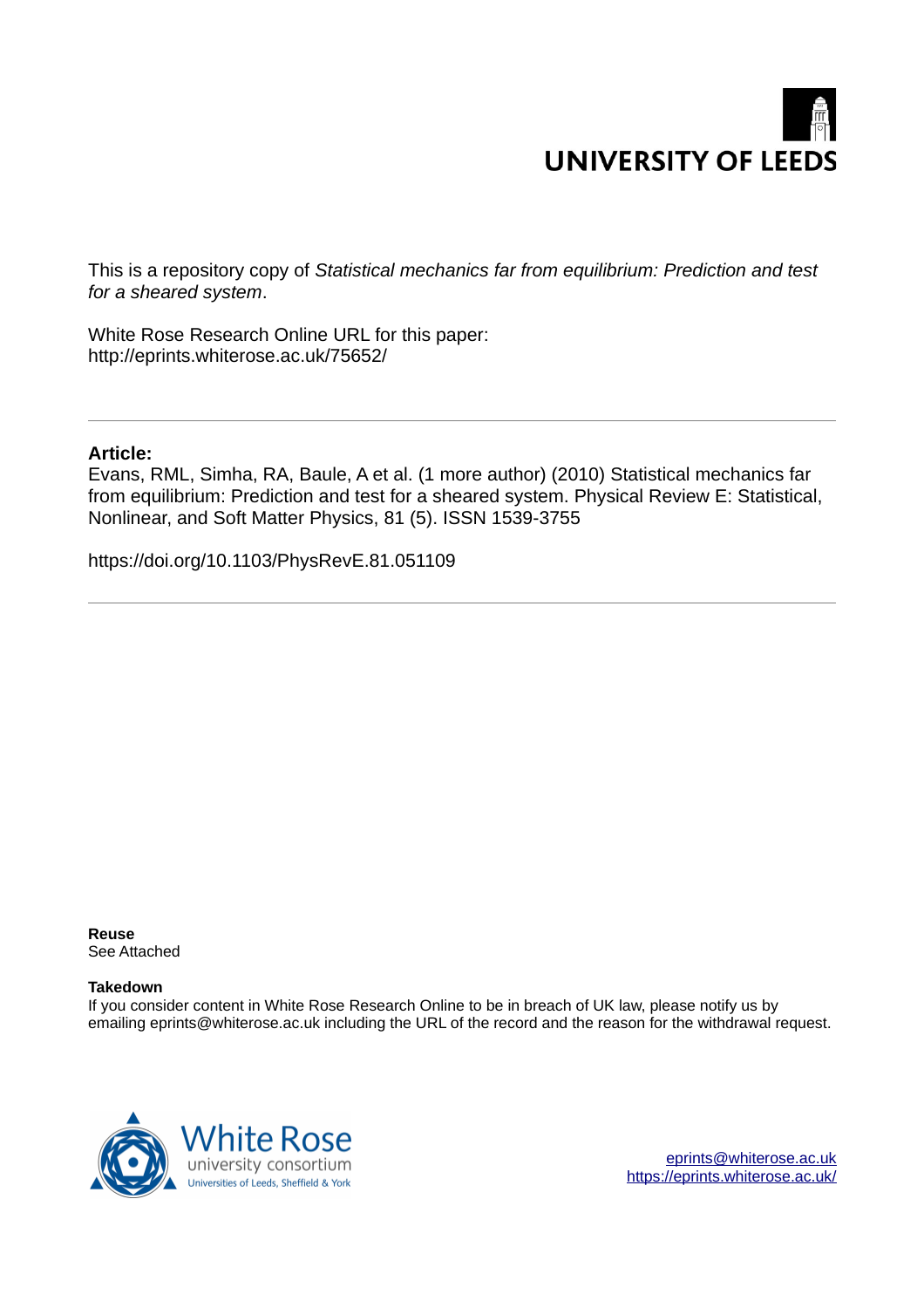## <span id="page-1-0"></span>**Statistical mechanics far from equilibrium: Prediction and test for a sheared system**

R. M. L. Evans,  $^1$  R. A. Simha,  $^2$  A. Baule,  $^3$  and P. D. Olmsted<sup>1</sup>

1 *School of Physics and Astronomy, University of Leeds, Leeds LS2 9JT, United Kingdom*

<sup>2</sup>*Department of Physics, IIT Madras, Chennai 600 036, India*

3 *The Rockefeller University, 1230 York Avenue, New York, New York 10065, USA*

(Received 11 September 2009; revised manuscript received 15 December 2009; published 10 May 2010)

We report the application of a far-from-equilibrium statistical-mechanical theory to a nontrivial system with Newtonian interactions in continuous boundary-driven flow. By numerically time stepping the force-balance equations of a one-dimensional model fluid we measure occupancies and transition rates in simulation. The high-shear-rate simulation data reproduce the predicted invariant quantities, thus supporting the theory that a class of nonequilibrium steady states of matter, namely, sheared complex fluids, is amenable to statistical treatment from first principles.

DOI: [10.1103/PhysRevE.81.051109](http://dx.doi.org/10.1103/PhysRevE.81.051109) PACS number(s): 05.70.Ln, 05.20.Jj, 83.60.Rs

Complex fluids relax slowly so their structure is radically reordered by flow, as in shear-aligning liquid crystals  $[1]$  $[1]$  $[1]$ , jamming suspensions  $[2]$  $[2]$  $[2]$ , or liposome creation  $[3]$  $[3]$  $[3]$ . In processing and using complex fluids, a state of flux is the rule rather than the exception, e.g., molten plastic flowing into a mold, blood flowing within capillaries, or grease lubricating a rotating axle. Under continuous shear flow, these systems exhibit statistically steady states with intriguing similarities to equilibrium phase behavior. For example, in "shear banding" of wormlike micelles  $[4,5]$  $[4,5]$  $[4,5]$  $[4,5]$ , the fluid itself partitions the applied shear into a region of low-viscosity *oriented* material at high strain rate, coexisting with a slower more viscous region. The parameters controlling this structural phase transition include shear rate in addition to temperature and concentration.

Sheared fluids consist of particles following the same Newtonian equations of motion as at equilibrium since no field is applied to drive them; only the boundary conditions differ. Nevertheless, they violate equilibrium statistical mechanics  $[6]$  $[6]$  $[6]$ . Without knowledge of the fundamental statistical principles governing nonequilibrium Newtonian systems !notwithstanding nonequilibrium generalizations of *thermodynamics* [[7](#page-3-7)] and the appealing concept of a nonequilibrium temperature  $[8]$  $[8]$  $[8]$ , models of driven fluids typically employ simplified artificial dynamics  $[9]$  $[9]$  $[9]$ , assumptions about microscopic noise or rates  $[10]$  $[10]$  $[10]$ , or near-equilibrium approximations  $[11]$  $[11]$  $[11]$ . Equivalently, it has become a common practice to assume that noise obeys the *equilibrium* fluctuationdissipation theorem (FDT) or some other *ad hoc* criterion (such as colored noise). Only the distributions of entropy and work have been rigorously analyzed for realistic systems  $\lfloor 12-15 \rfloor$  $\lfloor 12-15 \rfloor$  $\lfloor 12-15 \rfloor$ .

A system's dynamics can be fully summarized by a set  $\{\omega_{ab}\}$  of transition rates between every possible pair of microstates *a* and *b* that the system can adopt. Here,  $\omega_{ab}$  is the probability per unit time that the system, currently in microstate  $a$ , will be found in microstate  $b$  an instant later (so  $\omega_{ab}$ =0 for transitions that would violate the laws of motion). In the presence of random impulses from a heat bath, the latter microstate is not uniquely determined. Thus, the set  $\{\omega_{ab}\}\$  describes *both* the system's dynamics *and* the probability distribution of forces from the reservoir.

Arbitrary invention of the rates is forbidden for equilibrium models, by the principle of detailed balance  $(DB)$ , which states that, due to the statistical properties of an equilibrium heat bath, the ratio of forward to reverse transition rates between any pair of microstates must equal the Boltzmann factor of their energy difference,  $\omega_{ab}^{\text{eq}}/\omega_{ba}^{\text{eq}}$  $=$ exp $(E_a - E_b)$ , with microstate energies  $E_i$  measured in units of the thermal energy  $k_B T$ . (Equivalently, in a Langevin description of the equilibrium dynamics, the added noise must obey a FDT  $[16]$  $[16]$  $[16]$ .) One might expect rules to exist also in sheared fluids. Indeed, a nonequilibrium counterpart to DB (NCDB) was recently derived  $[17–19]$  $[17–19]$  $[17–19]$  $[17–19]$  by considering a macroscopic region of fluid under shear, *the system*, embedded in a larger volume of the same sheared fluid, which acts as a *heat bath* or *reservoir* and exerts time-dependent random stresses on the system's boundary, with a nonzero mean. The statistics of this *nonequilibrium* heat bath yield DB-like constraints on the rates  $\{\omega_{ab}\}$  of stochastic events in the system (the NCDB). Those constraints are clearly important, as they represent a nonequilibrium extension to the theory of statistical mechanics. Of course, no theory can describe *all* nonequilibrium steady states since such states are even more diverse than equilibrium ones. Systems to which NCDB does *not* apply include molecular motors, convection cells, granular media, and traffic flow. It *is* hypothesized to govern the microscopic stochastic dynamics of every continuously sheared fluid with nondiverging correlation length. The theory has particular relevance for the nontrivial sheared states of complex fluids since their preferred macrostates are radically altered by shear flow. Here, we report a numerical test of that theory.

The predictions of NCDB  $[18,20]$  $[18,20]$  $[18,20]$  $[18,20]$  that we test are some remarkably simple relationships between the transition rates in a fluid in contact with the sheared nonequilibrium reservoir, and the same fluid (with the same equations of motion) in contact with an equilibrium reservoir. The relationships are expected to be valid arbitrarily far from equilibrium and apply to any state space with arbitrary connectivity between any set of microstates:

(1) The total exit rate from any given microstate differs from its equilibrium value by a shear-rate-dependent constant that is the same for all microstates, i.e.,  $\Sigma_b(\omega_{ab} - \omega_{ab}^{\text{eq}})$  $=Q \quad \forall a.$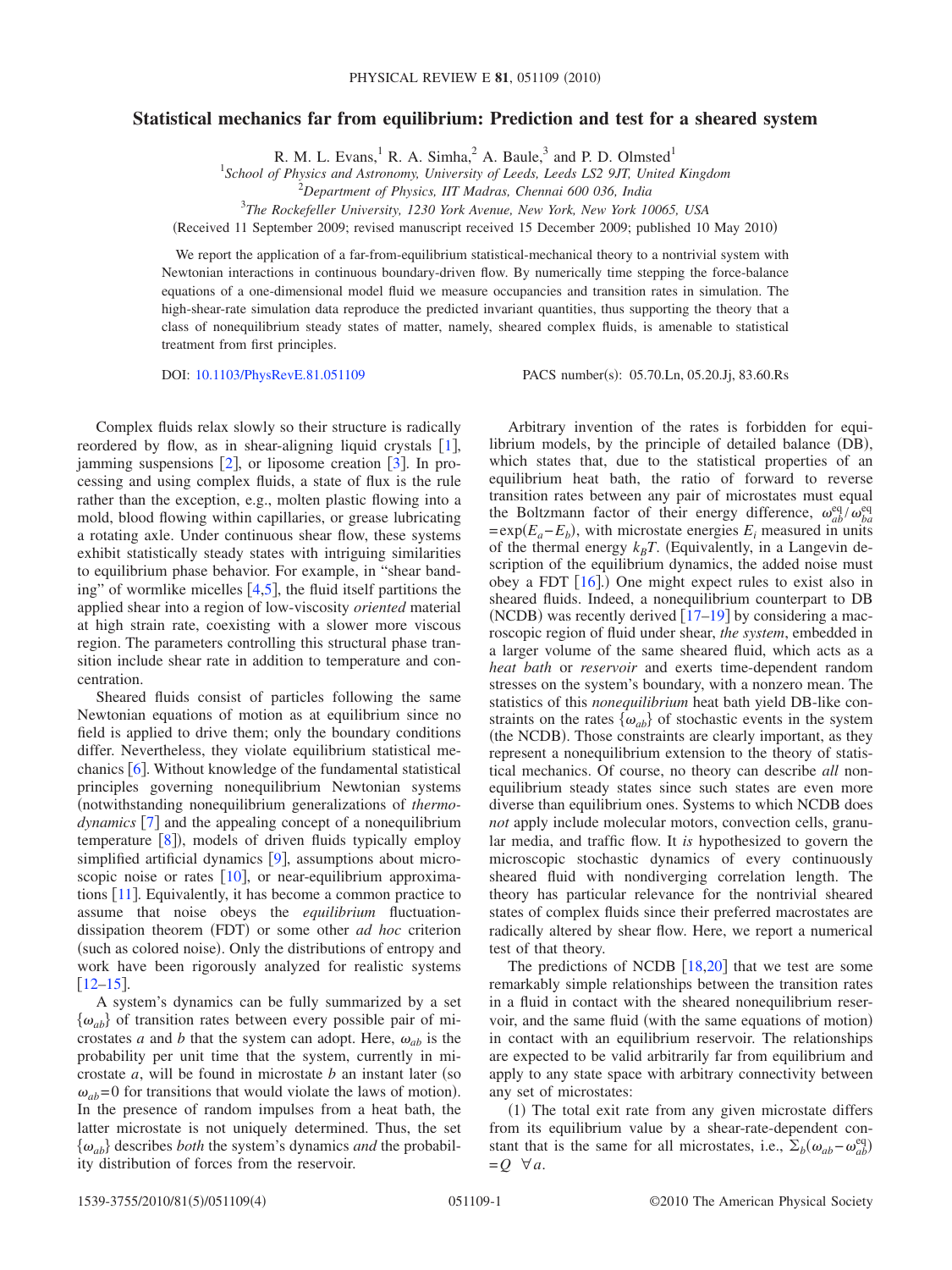

FIG. 1. (Color online) (a) The one-dimensional rotor model of length *L*. Each of the *L* rotors is characterized by its angle  $\theta$  and angular velocity  $\dot{\theta}$ . (b) The potential of interaction between neighbors,  $U(\Delta \theta) = -\cos \Delta \theta - \cos 4\Delta \theta$ , a symmetric periodic function of their angular difference  $\Delta \theta$ , with four wells, labeled *a*,*b*,*c*,*d*.

(2) The product of forward and reverse transition rates is the same in the equilibrium and sheared ensembles, i.e.,  $\omega_{ab}\omega_{ba} = \omega_{ab}^{\text{eq}}\omega_{ba}^{\text{eq}}$   $\forall a,b.$ 

In common with early tests of equilibrium statistical mechanics, we use an idealized one-dimensional model since, for reasons discussed below, acquisition of statistically significant data is a formidable task even in the simplest cases. The model is nevertheless capable of exhibiting complex behavior  $\lceil 21 \rceil$  $\lceil 21 \rceil$  $\lceil 21 \rceil$  mimicking inhomogeneous flow regimes of real complex fluids. For simplicity, in the present study we visit only the regime of homogenous mean flow.

Unlike other idealized models, designed for the measurement of macroscopic observables such as heat flux  $\lceil 22 \rceil$  $\lceil 22 \rceil$  $\lceil 22 \rceil$ , the system in this case must not be defined in terms of a set of notional DB-respecting rates, as the rates are what we want to *measure*. Our test system is a one-dimensional model "fluid" of rotors [see Fig.  $1(a)$  $1(a)$ ], each interacting with its neighbors via torsional forces, and *respecting Newton's laws of motion*. The angular acceleration of each rotor (with moment of inertia  $I$ ) is proportional to its net unbalanced torque, which is the difference between the torques applied by its two neighbors:  $I\ddot{\theta}_i = \tau_i - \tau_{i-1}$ . The torque  $\tau_i = \tau_i^c + \tau_i^d + \tau_i^r$  between rotors *i* and *i*+1 has three contributions: conservative, dissipative, and random. The conservative part  $\tau_i^c$  is the gradient of the four-well potential  $U(\Delta \theta_i)$  shown in Fig. [1](#page-1-0)(b), which is a function of the angular difference between the rotors  $\Delta \theta_i = \theta_{i+1} - \theta_i$ . Thus, the model's zero-temperature equilibrium ground state has all rotors parallel, but antiparallel and perpendicular configurations are also moderately favorable. The uncorrelated random contribution to the torque  $\tau_i^r$  (representing any microscopic degrees of freedom that are independent of shear strain, e.g., Brownian forces from solvent molecules) has a uniform distribution with zero mean, and width  $\sigma/\sqrt{\Delta t}$  (that scales with time step  $\Delta t$  in the usual way for a stochastic force). The dissipative part  $\tau_i^d$  is proportional to the difference between the rotors' angular velocities, with a constant of proportionality  $\Gamma$  playing a role akin to solvent viscosity in a complex fluid. Neighbors experience equal and opposite torques, so that angular momentum is exactly conserved in the model. The boundary conditions are periodic, and the equations of motion are numerically time stepped.

<span id="page-2-0"></span>As described thus far, this is an equilibrium model. Once initial transients have died away, it exhibits Boltzmann statistics in the occupancies of the potential  $U(\Delta \theta)$ . At sufficiently low noise strength, the relative angles between neighbors are mostly confined close to the local potential minima, with only occasional transitions between potential wells. The *measured* rates of those transitions respect DB. Note that DB is not imposed *a priori*; it emerges from the dynamics at equilibrium.

We model a fluid under (angular) shear by *twisting* the model [see Fig.  $1(a)$  $1(a)$ ]. The twist is imposed via the periodic boundary condition by introducing an offset in the angle measured between rotors on either side of the boundary and increasing that offset linearly in time, at a rate  $L\dot{\gamma}$ , so that the twist rate per rotor is  $\dot{\gamma}$ . Thus, the angle between boundary rotors is defined to be  $\Delta \theta_L = L \gamma + \theta_1 - \theta_L$ . This is an angular analog of the Lees-Edwards boundary condition  $[23]$  $[23]$  $[23]$ . It has almost the same effect as holding rotor 1 fixed and continuously twisting rotor *L* but, as with ordinary periodic boundaries, our condition avoids introducing edge effects. Rotors 1 and *L* experience the same conditions as any other rotor.

To apply NCDB, some region of the model must be defined as the system, while the large remainder is the reservoir, supplying unpredictable nonequilibrium forces to it. The system should be much larger than any correlation length to ensure *weak* coupling to an *uncorrelated* reservoir. Unfortunately, a large system implies a high-dimensional phase space ( $\theta$  and  $\dot{\theta}$  for each rotor), so that acquiring a statistically significant sample of all the transition frequencies becomes prohibitively time consuming (this was also our motivation, alluded to above, for choosing as simple a model as possible). We take two steps to reduce the size of the phase space. First, we take the limit of small moment of inertia, so that momenta are no longer independent, and the phase space reduces to the set of inter-rotor angles  $\Delta \theta$ . This has the added advantage, in a one-dimensional force chain, of reducing the correlation length to zero since, with vanishing rate of change of angular momentum, the torques now balance globally  $(\tau_i = \tau_{i-1} \ \forall i)$ . We are therefore able, second, to treat every inter-rotor gap (with its single characteristic variable  $\Delta \theta$ ) as a system, each surrounded by a nonequilibrium reservoir. Note that NCDB is expected to apply to systems with nonvanishing correlation lengths, but we are compelled to examine a special case only to make data acquisition feasible.

To obtain data on the rates of transitions between potential wells in our stochastic model, we have numerically integrated the force-balance equations forward in time. Those equations can be expressed, in terms of the spatially constant torque  $\tau_i = c$ , as  $U'(\Delta \theta_i) + \Gamma \Delta \dot{\theta}_i + \tau_i^{\text{r}} = c$ . In the absence of inertia, the friction coefficient  $\Gamma$  can be set to unity without loss of generality, leaving the noise strength  $\sigma$  and shear rate  $\dot{\gamma}$  as the model's only parameters. The constant *c* is determined from the constraint  $\Sigma_{j=1}^L \Delta \dot{\theta}_j = L \dot{\gamma}$  that follows from the boundary condition, giving

$$
\Delta \dot{\theta}_i = \dot{\gamma} - U'(\Delta \theta_i) - \tau_i^r + \frac{1}{L} \sum_{j=1}^{L} [U'(\Delta \theta_j) + \tau_j^r].
$$

This was numerically time stepped using a simple Euler scheme,  $\Delta \theta(t + \Delta t) = \Delta \theta(t) + \Delta \dot{\theta}(t) \Delta t$ , with a time step chosen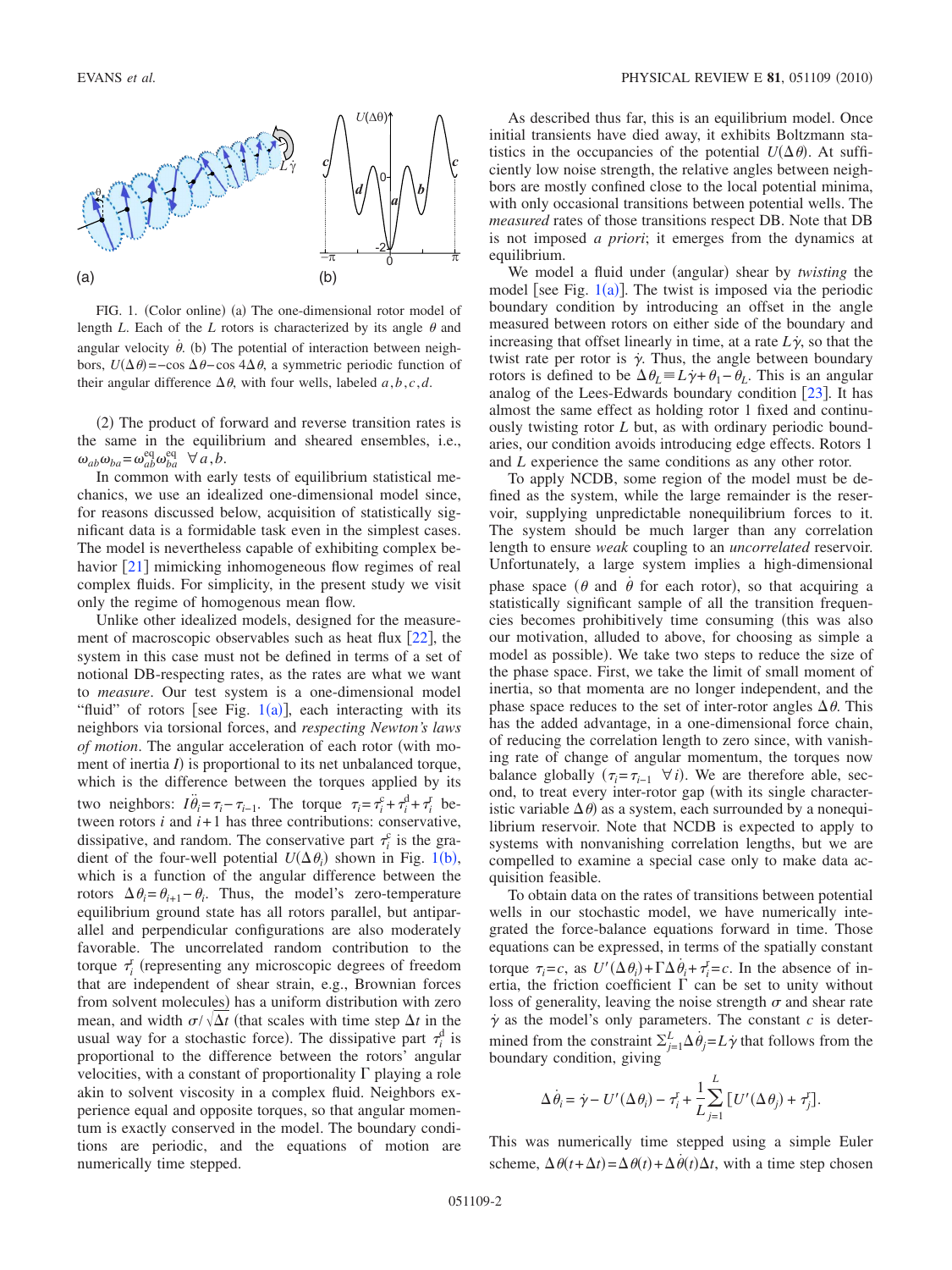to be  $\Delta t = 10^{-4}$ , which was found to be sufficiently small that all results are independent of it. Data are reported for a number of rotors *L* between 200 and 400. To check for finite-size effects, at many different values of  $\sigma$  and  $\dot{\gamma}$ , simulations were repeated with different values of *L* in this range and the results were found to be independent of the system size. To ensure steady-state behavior, each simulation was run for a time *t* of order 3000 before data were collected, well in excess of the duration of any observed starting transients. Data were subsequently collected until at least a few hundreds of the slowest transitions had been observed. The durations of the simulations therefore depended strongly on the parameter values.

We first analyze the predicted relationship between total exit rates. The required quantity  $\Sigma_b \omega_{ab}^{\text{eq}}$  implicitly depends on the unknown temperature of the compared equilibrium system. However, we can eliminate that unknown by appealing to a symmetry of  $U(\Delta \theta)$  [Fig. [1](#page-1-0)(b)]. Since wells *b* and *d* are identical at equilibrium, they have equal total exit rates,  $\omega_{ba}^{\text{eq}} + \omega_{bc}^{\text{eq}} = \omega_{da}^{\text{eq}} + \omega_{dc}^{\text{eq}}$ . So relationship (1) predicts them also to have equal total exit rates in the driven case:  $\omega_{ba} + \omega_{bc} = \omega_{da}$  $+\omega_{dc}$  *for all* imposed shear rates  $\dot{\gamma}$ . This equality is not obvious since the equilibrium symmetry is broken in the driven case, where one of the potential wells is upstream of the other. Measurements of the four rates in question are plotted against shear rate in Fig.  $2(a)$  $2(a)$  for a particular noise strength. The rates vary considerably with  $\dot{\gamma}$  and depart significantly from their equilibrium values. Nevertheless, the ratio of sums, as anticipated, remains very close to unity.

<span id="page-3-8"></span><span id="page-3-7"></span><span id="page-3-6"></span><span id="page-3-5"></span><span id="page-3-4"></span><span id="page-3-3"></span><span id="page-3-2"></span><span id="page-3-1"></span>Next we test the second predicted relationship, between products of rates. Again, we exploit the symmetries of the hypothetical equilibrium state to obtain a relationship between the measured rates in the actual driven system only. At equilibrium, symmetry of  $U(\Delta \theta)$  (together with DB) implies  $\omega_{ab}^{\text{eq}} = \omega_{ad}^{\text{eq}}$  and  $\omega_{ba}^{\text{eq}} = \omega_{da}^{\text{eq}}$ . Substitution into the proposed relationship  $(2)$  implies a constraint on the measured rates in the driven system:  $\omega_{ab}\omega_{ba} = \omega_{ad}\omega_{da} \quad \forall \dot{\gamma}$ . This prediction is tested in Fig.  $2(b)$  $2(b)$ : as before, while the individual rates vary significantly across the range of driving speeds, the prediction is obeyed to an excellent approximation. Similarly, the equilibrium symmetry about well *c* gives rise to a third nonequilibrium prediction,  $\omega_{cd}\omega_{dc} = \omega_{cb}\omega_{bc} \quad \forall \dot{\gamma}$ , verified in Fig. [2](#page-2-0)(c).

<span id="page-3-12"></span><span id="page-3-11"></span><span id="page-3-10"></span><span id="page-3-9"></span>To quantify the accuracy of the nonequilibrium theory across the model's whole parameter space, contours of the measured ratio  $(\omega_{ba} + \omega_{bc})/(\omega_{da} + \omega_{dc})$  are plotted in Fig.  $2(d)$  $2(d)$ . The NCDB theory predicts a value of unity everywhere and, significantly, our measurements are *close* to unity for all values of the model's parameters, even at high shear rates  $\dot{\gamma}$ where we have driven the model very far from equilibrium. The small but not negligible discrepancies between theory and data may indicate that the ergodic hypothesis, on which NCDB relies, fails at low noise strength  $\sigma$ . The theory shares this hypothesis with equilibrium statistical mechanics, which also fails for low-temperature nonergodic systems such as glasses. Alternatively, the discrepancies may be due to an unavoidable imperfection in our test: NCDB applies to transitions between microstates, whereas we measure the rates of transitions between potential wells *a*, *b*, *c*, and *d* that cover a finite range of angles. If these four *continuous sets* of microstates are sufficiently analogous to true microstates, then



<span id="page-3-17"></span><span id="page-3-16"></span><span id="page-3-15"></span><span id="page-3-14"></span><span id="page-3-13"></span>FIG. 2. (Color online) (a) Test of the prediction  $\omega_{da} + \omega_{dc} = \omega_{ba}$  $+\omega_{bc}$   $\forall \dot{\gamma}$  with noise strength  $\sigma$ =10. The left-hand ordinate measures rates, using the same units as the abscissa, while the righthand ordinate measures the dimensionless ratio. (b) Test of the predicted relationship  $\omega_{ab}\omega_{ba} = \omega_{ad}\omega_{da} \ \ \forall \ \dot{\gamma}$ , with  $\sigma = 20$ . At this higher noise strength, higher shear rates are numerically accessible because of the greater number of observed backward transitions. (c) Test of the prediction  $\omega_{cd}\omega_{dc} = \omega_{cb}\omega_{bc} \ \ \forall \ \dot{\gamma}$ , for the same parameters as in (a). (d) Contours of the measured ratio  $(\omega_{ba} + \omega_{bc})/(\omega_{da})$  $+\omega_{dc}$ , predicted to be unity across the whole parameter space of shear rate  $\dot{\gamma}$  and noise strength  $\sigma$ . Data acquisition time limited simulations in the bottom left-hand corner. See supplementary material for more data  $[24]$  $[24]$  $[24]$ .

<span id="page-3-22"></span><span id="page-3-21"></span><span id="page-3-20"></span><span id="page-3-19"></span><span id="page-3-18"></span><span id="page-3-0"></span>the theory applies to transition rates between the potential wells in our model. Subject to that qualification, the nonequilibrium rotor model can be used to test the theory's predictive power. Although the model constitutes an imperfect test, preventing us from drawing rigorous conclusions as to the exactness of the theory in this case, NCDB performs strikingly well here. Importantly, the discrepancies between measurements and theory do not increase with  $\dot{\gamma}$ , confirming that NCDB is not a near-equilibrium approximation. We can conclude that the theory is either exact or at least captures much of the statistical physics of sheared systems, exceeding the predictive power of approximate methods.

While the logistics of data acquisition have restricted our study of the rotor model to the zero-mass zero-correlationlength limit, NCDB is expected to apply to the more general case with momentum degrees of freedom, thus encompassing phases with nonzero correlation lengths as well as nonzero correlation times as exhibited here. However, even the